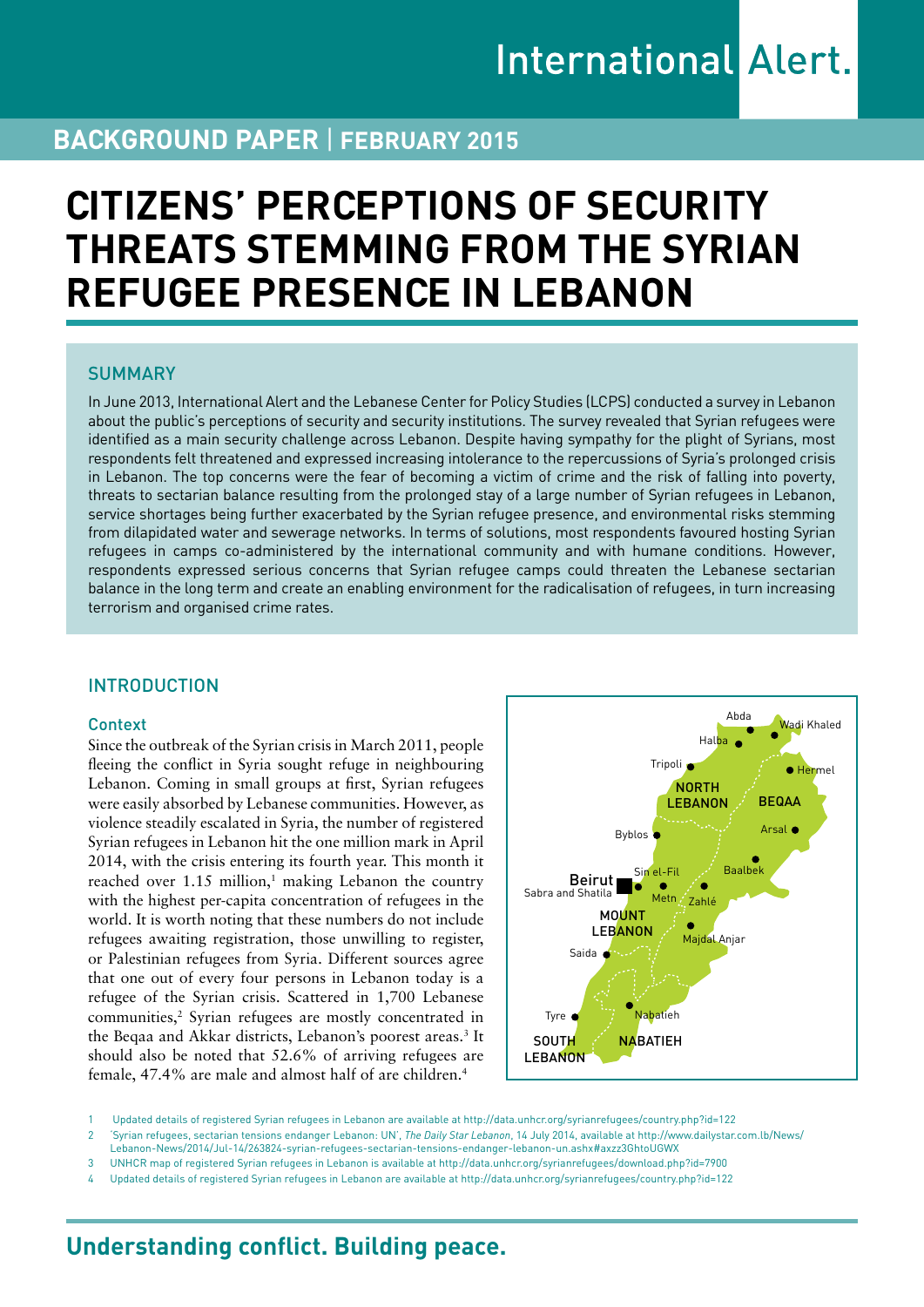While Lebanese political discourse on the Syrian crisis carries contradictions depending on political and sectarian stances, a national strategy to respond to refugees' arrival and crisis impact is still absent. According to the World Bank's Economic and Social Impact Assessment issued in September 2013, Lebanon's already large fiscal deficit has been significantly affected by the Syrian crisis, reaching US\$2.6 billion over the course of the period assessed. The assessment also predicted that more than 170,000 Lebanese would be pushed into poverty by 2014.<sup>5</sup> Adding to its socio-economic impact, the spillover of the Syrian crisis and Lebanon's open door policy have fuelled mounting public fears of environmental, sectarian and security threats, in view of Lebanon's overstretched resources and the infiltration of refugee waves by radical armed groups, often exaggerated in media and political discourses.

#### **Objectives**

The primary objective of the survey commissioned by International Alert and the Lebanese Center for Policy Studies (LCPS) was to answer the following questions:

- Why do Lebanese people feel threatened by Syrian refugees?
- What results have security measures implemented so far garnered?
- What can be done by responsible parties (Lebanese government, international community and awareness campaigns) to address this issue?

#### Methodology

A total of 15 in-depth interviews were conducted with decision-makers and public opinion makers, including national and local security officials, politicians, municipal officials and community leaders. Interviews were semistructured to allow respondents to probe and not to give pre-determined answers. Interviewees were told they were free to refuse to answer any question for personal or professional considerations, however, a few had reservations about some questions. Several interviews with key security officials in the most affected areas were carried out in the wake of violent clashes between the Lebanese army and armed groups in the town of Arsal in Beqaa in early August 2014.

Five focus group discussions (FGDs) were conducted in Tripoli (two), Baalbek, Saida and Zahlé. Taking into account cultural sensitivities in some local communities, mixed gender focus groups were substituted by separate meetings with women and men.

Cluster surveys were also carried out in 13 local communities, including Wadi Khaled, Abda, Tripoli, Metn, Sin el-Fil, Sabra and Shatila, Saida, Tyre, Arsal, Hermel, Majdal Anjar, Zahlé and Baalbek. The survey sample size included 260 Lebanese citizens, selected through systematic random sampling. Following the quartering of each cluster, households

*Local conditions in host communities seem to be a pivotal factor in shaping local perceptions regarding the Syrian refugee presence, regardless of mainstream political and sectarian positions.*

covering all four parts of a cluster were randomly selected to participate in the survey. Questionnaires included closedended and open-ended questions tackling different public services and institutional performance. Women constituted approximately 41% of the sample size, while young people under 30 years of age represented 43%. Although these percentages do not ideally reflect demographic characteristics of selected clusters, they reasonably meet the requirement of an indicative survey aiming to qualify

previous gaps in the overall quantitative survey on security perceptions in Lebanon in general. The cluster analysis enabled us to capture distinct characteristics between areas sharing similar sectarian identity and to understand the different factors that might contribute to shaping public perceptions within each cluster. Interestingly, local conditions in host communities seem to be a pivotal factor in shaping local perceptions regarding the Syrian refugee presence in Lebanon, regardless of mainstream political and sectarian positions.

A content analysis of mainstream Lebanese media coverage of the refugee crisis was also conducted between January and February 2014.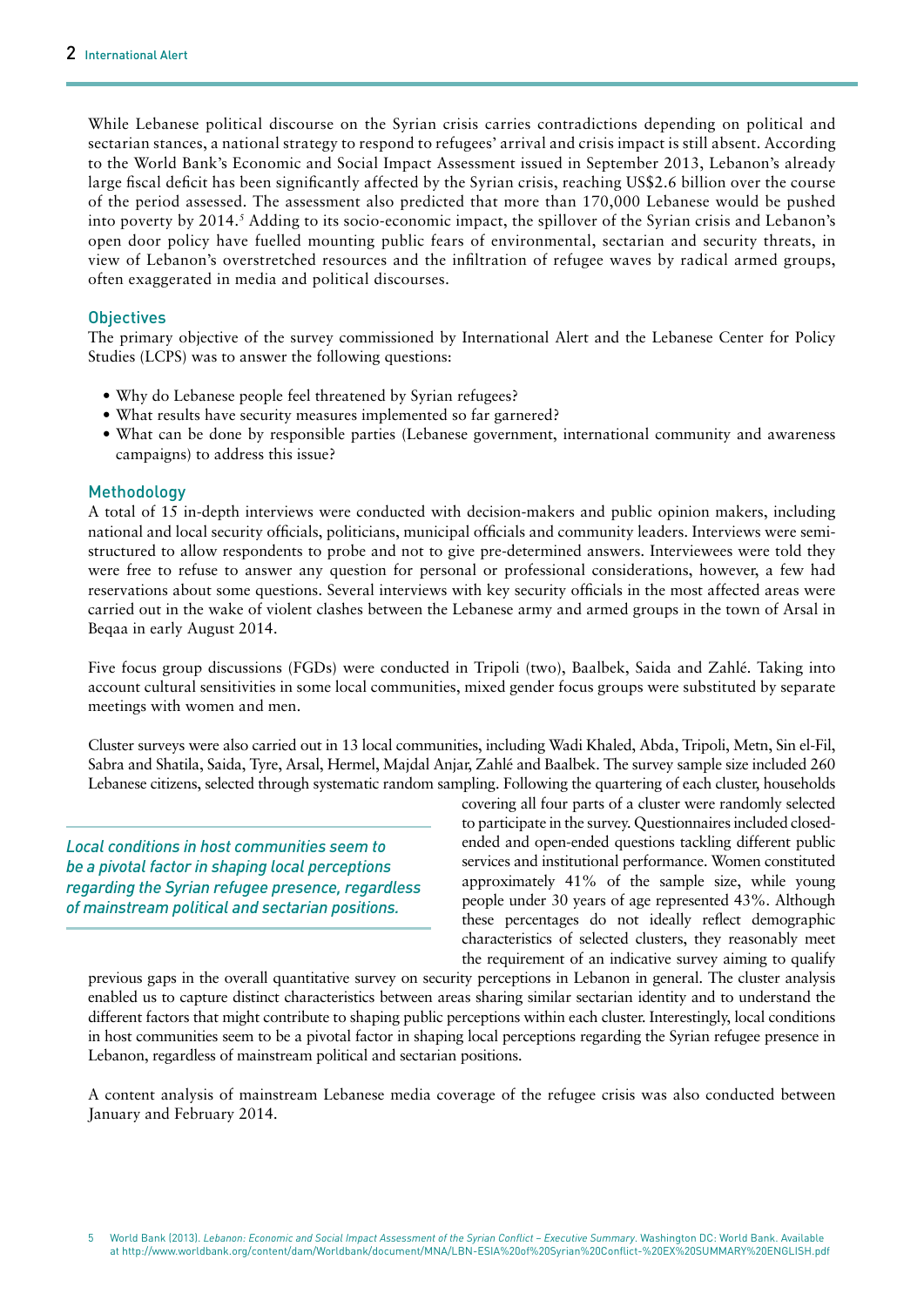#### MAIN FINDINGS

In order to capture the impact of the Syrian refugee presence on public perceptions of security threats, we started by analysing prevalent perceptions prior to the arrival of Syrian refugees in 2011. Aware that individual perceptions of security are shaped by various social markers – including sectarian and political affiliation, prevalent local conditions, types of common threats, gender and age group – this section summarises general and specific trends of perceptions emerging from the semi-structured interviews, FGDs and surveys.

#### Perceptions of safety before the arrival of Syrian refugees

The general perception that Syrian refugees are responsible for an upsurge in crime and security threats must be carefully examined. Only 40% of all respondents in the Alert and LCPS survey reported feeling safe in their areas of residence before a large wave of Syrian refugees arrived at their areas, while another 35% felt "somewhat safe" and about 25% felt unsafe. These perceptions greatly varied among districts. In the North province, 60% to 75% of respondents felt unsafe in Tripoli, Wadi Khaled and Abda. Those in Hermel and Arsal indicated the highest perceptions of safety, followed by Tyre, Metn and Saida. These perceptions seemed to be influenced by local conditions rather than the community's predominant political and sectarian affiliations, in view of violence rounds in Tripoli and security incidents in Akkar.

Perceptions of safety also varied with different types of feared threats. For instance, sectarian tensions were perceived to be an issue of importance across all regions in Saida and Beqaa, but did not surface at all in the North province where the main concerns seem to be petty and organised crime. Fear of politically-motivated problems (such as attacks on liquor stores and minor delinquency) were brought out as other types of security threats in some areas, such as Tyre.

As a general trend, respondents tried to distance themselves and their communities from crimes they considered shameful, such as sexual violence. The community leaders and local security officials interviewed seemed attentive to making sure that their communities were not perceived as troubled, as they tended to downplay existing problems and insisted that organised crime was a new phenomenon in their local communities.

#### Changes in perceptions of safety after the arrival of Syrian refugees

The vast majority of respondents said that safety conditions in their areas have worsened since the arrival of Syrian refugees. In Metn, Tyre, and Sabra and Shatila, over 50% of respondents felt that the situation did not change positively or negatively following the arrival of Syrian refugees. In Saida, only 20% of respondents felt that their city had become safer, while 60% felt it had become less safe. While this relative feeling of improved safety might be attributed to the Lebanese

army's operation ending the armed presence of Sunni cleric Ahmed Assir in May 2013, security concerns have surfaced again in Saida due to fear among the general public of the prolonged stay of Syrian refugees.

The arrival of large waves of refugees has fuelled perceptions of insecurity across clusters (over 75% of respondents), with the exception of interfaith families *The vast majority of respondents said that safety conditions in their areas have worsened since the arrival of Syrian refugees.*

and non-regular voters (30% and 35%, respectively). In general, most lay people interviewed believed that Lebanese people share, or at least understand, the fears of one another. However, community leaders and security officials tended to describe differences in perceptions along sectarian lines as they ranked higher in their positions.

Observing specific risks, the picture becomes more complex. Different types of security risks have been subject to different rates of change. In the most peculiar case, gender-based crimes were thought to have been actually reduced by 12% of respondents. The only constant phenomenon is a group of 30%–40% of respondents who consistently felt that things did not change, regardless of the type of security threat they were asked about. Metn and Sin el-Fil reported the least number of expressed worries of increased threats. Although most respondents perceived increased security risks in those two areas, they were more likely to attribute these risks to only one factor. In other areas, respondents associated increased risks primarily to petty crime and house burglary. In the North province, it is commonly felt that safety conditions have worsened in general, particularly in relation to petty crime, organised crime, morality crimes and vandalism – an almost exclusive concern in this area. House burglary is a major concern in the large urban centres as well as in remote towns where many urbanites own property. This might indicate that the correlation between worsening security conditions and the influx of Syrian refugees is far from conclusive.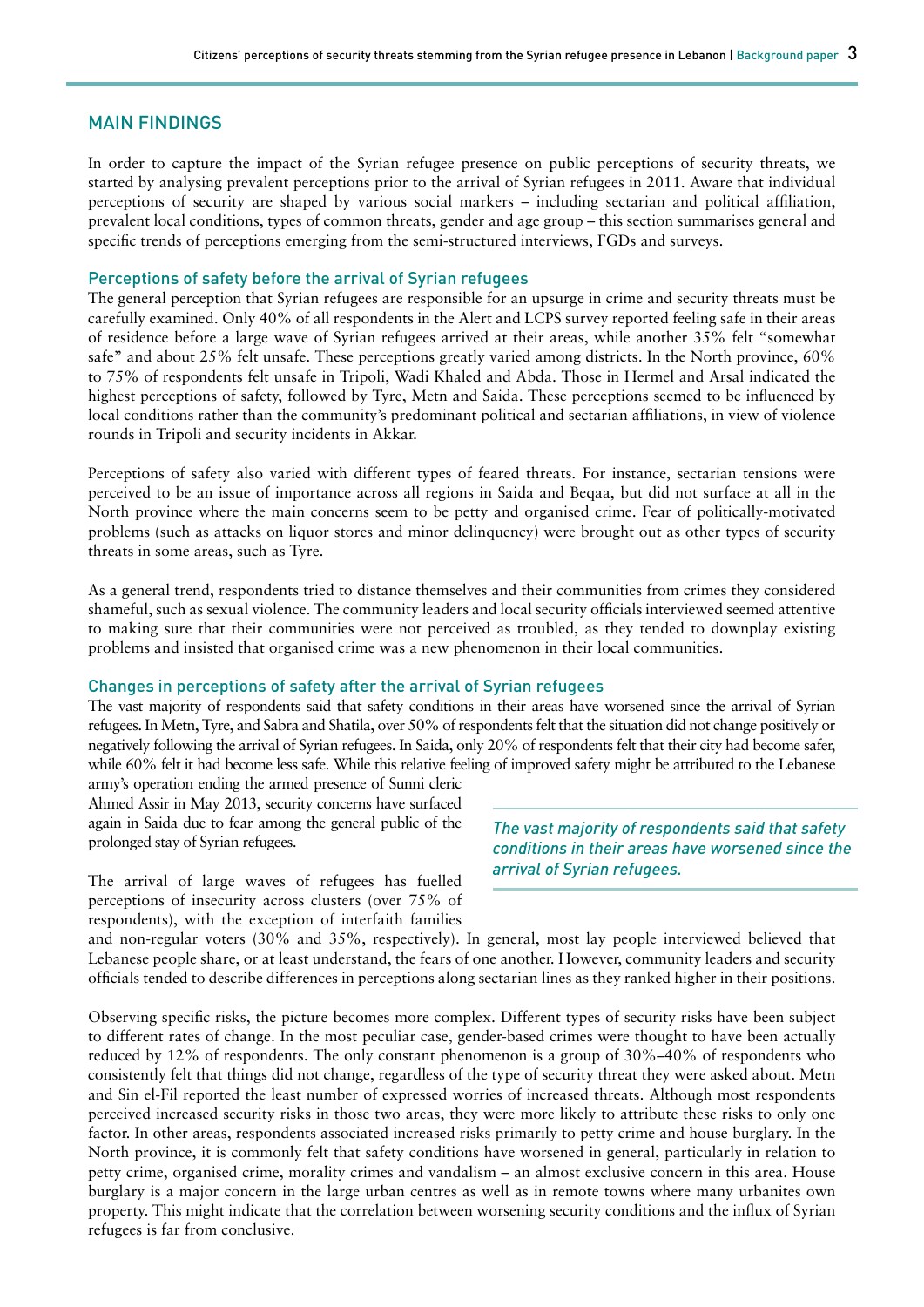Focus groups and interviewees reported being afraid of terrorism and arms smuggling, and expressed a general sense of economic unease. Respondents repeatedly indicated that extreme poverty and deprivation could push people to take drastic measures. During FGDs, it was generally agreed that socio-economic pressure had not yet reached a tipping point, but that it is weighing heavily on people's perceptions of security threats on all levels. Fear of sectarian tensions increased dramatically in Saida and Tyre, as well as in Beqaa. Again, perceptions of some risks seem to be particularly specific to some locations rather than shared along sectarian lines.

Some 15% of respondents reported personally experiencing security threats, with another 19% reporting that they heard firsthand accounts of security incidents. However, this general perception seems to be the product of inaccurate word of mouth, as indicated by anecdotes recounted during the FGDs. Respondents who claimed recently experiencing a personal security threat did not seem to differ from the sample in any significant way and were not confined to any particular cluster.

#### Perceptions of long-term risks to Lebanon's sectarian balance

Sectarian balance in Lebanon is framed as a critical issue as it constitutes the cornerstone of the carefully calibrated power-sharing formula resulting from the Taif Agreement in 1989, which ended the Lebanese civil war. The fighting in Syria has affected all communities, albeit to different degrees. Syria's sectarian demographics are considerably different to those of Lebanon. The vast majority of Syrian refugees arriving to Lebanon are Sunnis, which some political and media discourse represent as alarming. However, perceptions of the Lebanese public do not seem to necessarily reflect their political affiliations or sectarian identities.

Asked about their direct concern regarding their own area's sectarian balance, only 30% of respondents considered Syrian refugees to be a direct risk in this regard, whereas 55% of respondents refused to associate the presence of Syrian refugees with potential risks to their areas' sectarian balance. Another 15% of respondents did not seem to care about this issue either way. Focus groups revealed that participants tend to perceive the Syrian refugee presence as temporary, unlike the protracted refugee situation of Palestinians. Yet, considerable differences among the clusters were noticed. For instance, 80% of respondents in Zahlé and Saida felt that the sectarian balance of their own areas would be definitely threatened by the presence of Syrian refugees. However, the predominantly Sunni North province seemed by far less concerned about this issue. Different perceptions were observed within Christian and Shia areas, even within areas of similar sectarian demographics.

Data correlation showed little variation between men and women, with men having a slightly higher perception of fear concerning sectarian balance in their areas than women. The highest levels of concern were particularly noticed among the newly employed and unemployed respondents, those aged under 30 and those with the highest levels of education. The least threatened perceptions of Syrians were observed among people with lower levels of income and education, as well as families with Syrian marital ties.

*About 51% of respondents considered the Syrian presence to pose a threat to the Lebanese sectarian balance beyond their own areas, while a sizeable 38% still refused to consider Syrians as a threat to the sectarian balance in Lebanon.*

Respondents' perceptions changed significantly when asked about threats to sectarian balance in Lebanon as a whole. About 51% of respondents considered the Syrian presence to pose a threat to the Lebanese sectarian balance beyond their own areas, while a sizeable 38% still refused to consider Syrians as a threat to the sectarian balance in Lebanon. In particular, Sunni communities did not seem to be threatened by Syrians in general, but showed understanding of other sects' feelings of threat, as revealed by the focus groups and interviews.

Although the issue of preserving sectarian balance did not top the respondents' concerns, possible sectarian violence posed a serious threat to the vast majority of respondents. Asked about their perceptions of possible threats related to the direct engagement of some Syrians in sectarian violence in their immediate vicinity, about 70% of respondents reported anticipating such risks. Sunni communities tended to have slightly lower fears, similar to clusters in the North province. Among non-Sunni areas, Metn was the only area where respondents felt relatively safe from sectarian strife, with only 30% reporting concern about Syrians influencing sectarian agitation in their own area. Nonetheless, recent events in Arsal have greatly altered Sunni perceptions and concerns. While leaders of Sunni communities continue to show tolerance of refugees on sectarian grounds, they expressed increased fears of radical armed groups infiltrating refugees. Moreover, some of the officials interviewed considered that potential Syrian armament as well as direct engagement and recruitment of local communities in violence against neighbouring communities have reached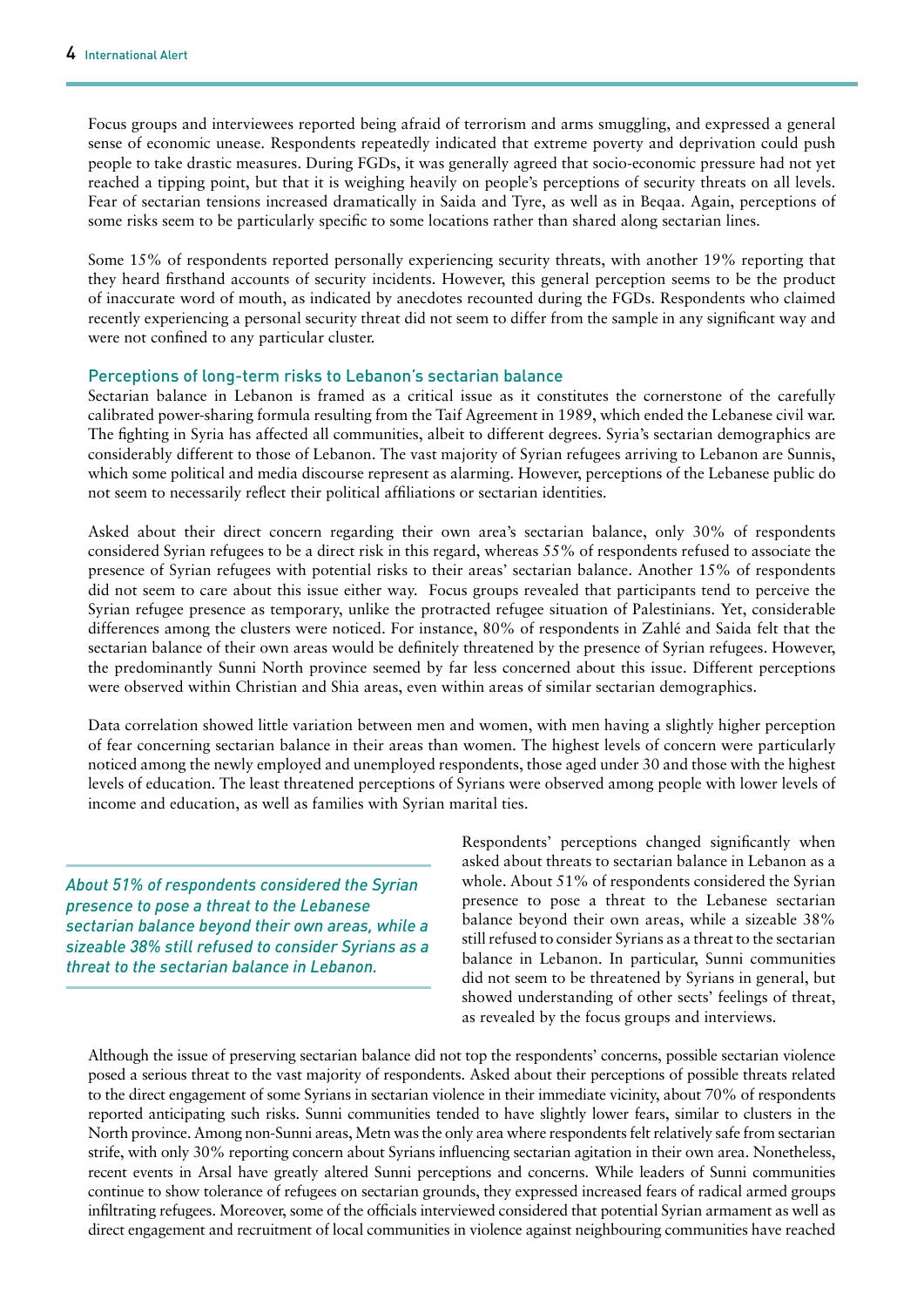a tipping point. In addition, mainstream public discourse among Sunnis and Shias reflects an exchange of accusation suggesting that the other sect is using Syrian refugees' presence as a pretext to settle unresolved conflicts among Lebanese communities.

#### Perceptions of economic and livelihood risks

The increased demand for consumer goods and housing has caused undeniable inflation. Increased productivity, economies of scale, new financial flows into the community, cheaper labour and other side-effects often associated with large numbers of refugees arriving to Lebanon have not yet clearly materialised. Economic benefits seem confined to the hands of a few in the community.

Focus groups have exposed the multiple layers and different perceptions of the economic impact of the prolonged stay of large numbers of Syrian refugees in Lebanon. Negative perceptions of competition from cheaper Syrian labour are generally common in all areas and economic sectors. Among the poor, especially in the North province, competition with Syrians over limited jobs and resources seems a major concern. Yet, Beqaa constitutes a special case, with some clusters associating positive economic effects from the presence of Syrian refugees, whose labour has significantly contributed to agricultural produce, which is considered a primary source of income in the local economy. In this case, increased demand for food has benefited large groups in the population.

However, here again, perceptions of economic threat seem exaggerated beyond its real magnitude. Asked if they perceive Syrian refugees as a direct threat to their personal economy, only 23% of respondents answered yes, compared with 72% who thought that they were not personally affected. These ratios were reversed when respondents were asked if Syrians pose a risk to other Lebanese citizens, with 74% answering yes.

In this regard, women seemed slightly less concerned than men, while younger respondents reported being worried more than older generations. As expected, relatively newly employed and unemployed respondents felt more affected by Syrian competition in the labour market than those with more secure employment. Respondents who regularly vote for the same political party tended to be more economically threatened than merit voters. It is not surprising that people with recent kinship or marital ties with Syrians felt the least threatened by Syrians on an economic level. However, as respondents' level of income and education decreased, they unexpectedly reported being less economically threatened by the Syrian presence, which contradicts mainstream political and media discourse.

During FGDs, participants identified specific threats related to the decline in the quality and availability of resources and services, including water, sewerage, electricity, telecommunications, and education and healthcare facilities. Women, in particular, identified negative effects on the physical environment of their local community, represented by overstretched local infrastructure and resources.

In this context, Arsal is facing the most severe shortage of water and electricity, while main concerns in the North and Beqaa provinces revolve around schooling and health. Crowded roads and public transport were common concerns in all areas, with respondents in Metn in particular expressing concern about public transport. Repercussions on the quality of public spaces seemed more prevalent in urban areas, with Metn and Sin el-Fil registering the highest levels of concern in this regard.

When discussing the reasons behind the decline in quality and availability of resources and services, the majority of respondents evenly attributed the worsening situation to Syrian refugees and local factors, such as insufficient funding and ineffective governance. However, around 17% of respondents blamed the situation entirely on local factors. Saida, Tyre and Arsal stood out as the three main clusters where respondents mostly attributed the situation to local conditions, while respondents from Sin el-Fil and Zahlé tended to place the responsibility solely onto Syrian refugees. Interviews with local officials, as well as FGDs, indicate a tendency to blame the Lebanese government for failing to develop a strategic response to the crisis, while politicians blamed their political opponents for the deadlock. However, some local leaders reported receiving little governmental support to respond locally to the crisis.

Analysing variations in reasons attributed to the worsening situation indicate that respondents in different clusters were primarily influenced by area-specific conditions and factors. However, dogmatic and merit voters did not conform to this general observation. While merit voters tended to blame local factors, dogmatic voters generally blamed Syrian refugees.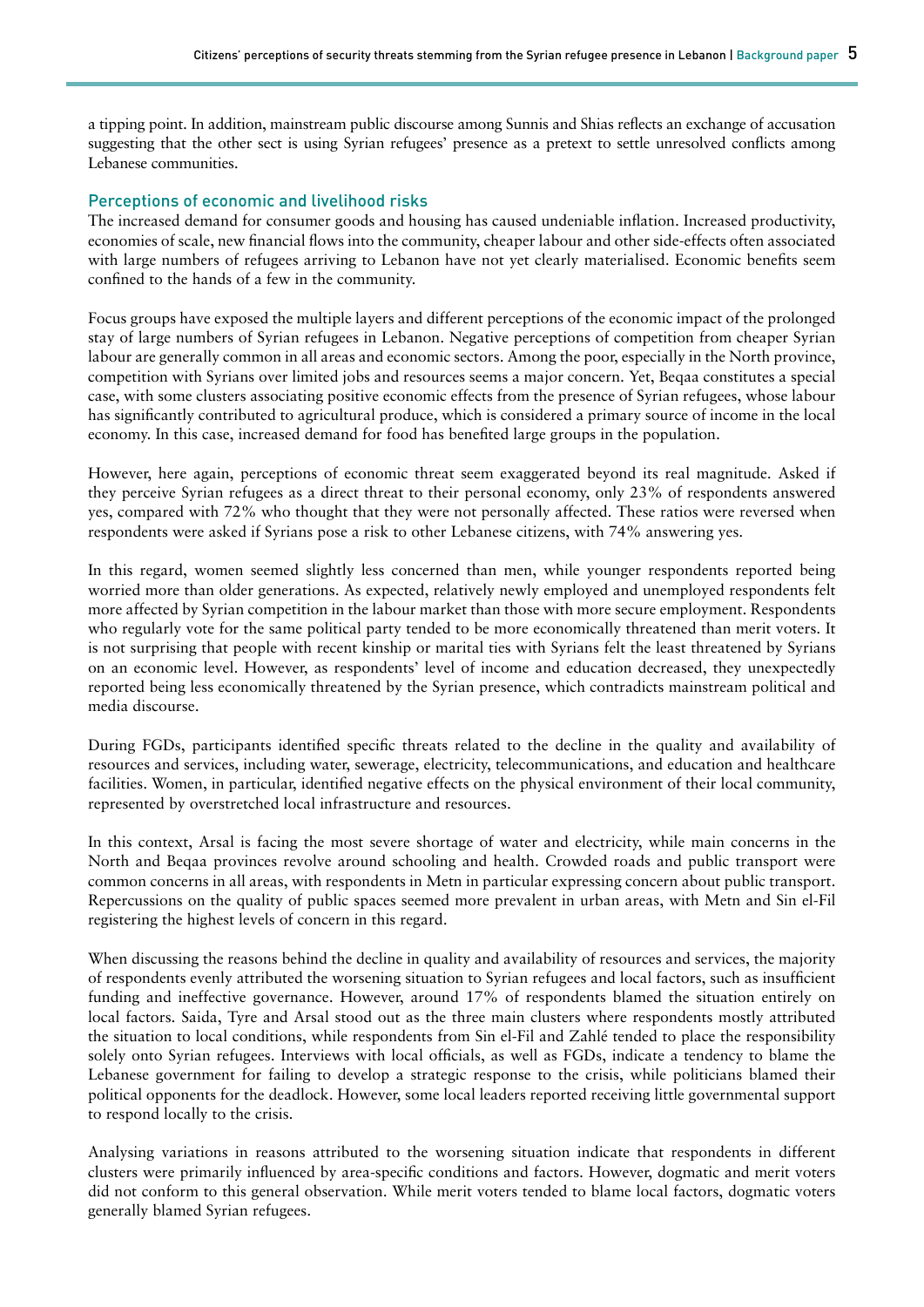Almost 24% of respondents perceived cheap labour as both a threat to Lebanese wage workers and an advantage to small businesses. Christian majority clusters seem to have benefited the least from cheap labour. Income from rent and increased demand for local goods by Syrian refugees were considered as positive factors by only about 9% of respondents in these clusters, with respondents noting that the increased demand had not resulted in cheaper prices. According to respondents, economic benefits resulting from the increased demand for goods and services by Syrian consumers is being monopolised by a very small section of Lebanese society. Some participants in the focus groups reported their frustration at the increased greediness of Lebanese merchants and landlords.

There was also a general concern that Syrians pay little or no taxes. While this was highlighted by respondents as unfair competition in the labour market, perceptions of Syrian refugees as not contributing in any way to their host communities was commonly shared. Some respondents went further by expressing their frustration at wealthier Syrians, who according to them are not helping to mitigate the burden of poor Syrian refugees on Lebanon's economy and infrastructure.

#### Perceptions of threats to social cohesion, local culture and moral values

The interviews and FGDs also highlighted how fear that rising poverty among Lebanese and Syrians will result in an upsurge in crime rates and immoral acts seems to be the most recurrent public perception of repercussions of economic conditions on society. However, the threat to Lebanese culture posed by differences in moral values with Syrians is similarly downplayed by the majority of respondents (63%). This particular threat is especially felt in Beqaa, except for Arsal, constituting a special case detailed in the paragraph below. In the remaining selected clusters across Lebanon, respondents seemed convinced that threats to the Lebanese culture were negligible, except for Sabra and Shatila as well as Sin el-Fil, where respondents' perceptions were evenly distributed. It is worth noting that Christian majority clusters were generally more concerned about the cultural practices of Syrians. In addition, worries that Lebanese youth might acquire bad habits and Syrian dialects were significantly present. Equally highlighted was the concern that Lebanese people might take advantage of Syrian refugees and use them as a scapegoat for economic hardships and security challenges.

The majority of participants in focus groups and interviews in the Sunni majority North province and Arsal showed sympathy with refugees and downplayed moral differences, unlike general trends in non-Sunni areas. Yet, confidential survey answers of respondents in Arsal proved significantly different from the aforementioned positive

*The majority of participants in the Sunni majority North province and Arsal showed sympathy with refugees and downplayed moral differences, unlike general trends in non-Sunni areas.*

views articulated publicly. Over 70% of respondents believed that a moral conflict exists between them and Syrians. However, in the wake of the recent clashes in Arsal, the popular public position has become more identifiable with the official stance of local leaders. Still not convinced that Syrians are morally and culturally different, they now publicly admit that some Syrians believe in radical ideas which they feel are completely alien to their local culture in Arsal.

In Christian majority Sin el-Fil and Zahlé, 95% of respondents felt threatened by the moral values of Syrian refugees. However, 55% of respondents in Christian Metn thought that Syrian refugees share the same moral values with them, providing another example of differences in attitudes between same-sect areas. Sabra and Shatila reported high moral compatibility with Syrians.

Examining gender and age differences relating to threats posed by cultural and moral values of Syrians, it was evident that women tended to worry slightly more than men in this regard (50% compared with 41%, respectively). Similarly, younger respondents seemed more concerned than older respondents (48% and 42%, respectively). Furthermore, dogmatic voters registered the highest aversion to Syrian moral values at 65%, while families with kinship and marital ties with Syrians indicated a 90% compatibility. Respondents with lower incomes and education levels tended to perceive Syrian cultural and moral values as conforming with their own values, unlike respondents with higher incomes and education levels. Multi-sectarian families were not significantly more tolerant of perceived moral conflict with Syrians, yet they showed relatively higher acceptance levels than those prevalent in their local communities.

The above trends and figures underline an increased tendency towards prejudice against Syrians, with 55% of respondents expecting frustration from Syrians to worsen. The fear that Syrians might be subject to rising violence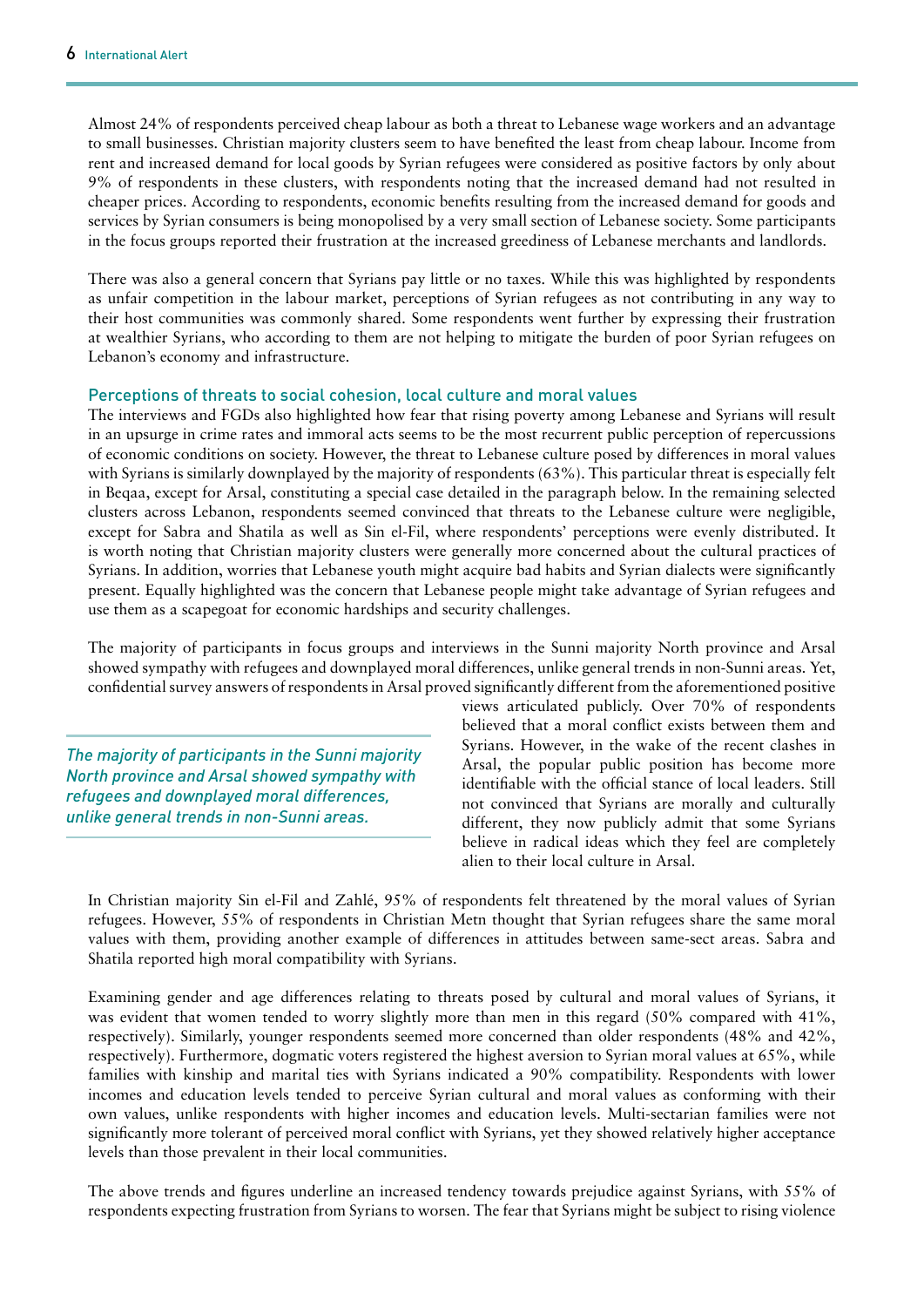by Lebanese agitators was downplayed by most community leaders and local officials. However, individual answers of survey respondents revealed a different reality in all clusters. In Saida, 95% reported their fear that Syrians could become victims of violence, while in Metn 55% rejected this possible scenario.

Almost 53% of respondents feared that some Lebanese might blame Syrians for crimes they commit. Respondents in Arsal, Metn, Sin el-Fil as well as Sabra and Shatila downplayed such a possibility, while respondents in Beqaa, Saida, Tyre, Tripoli and Abda were more convinced of its likelihood. No other patterns of correlation were noticed when comparing other characteristics of respondents to each other regarding this issue. During interviews, lower ranking officials seemed to agree with popular perceptions on this point, while higher ranking local and national officials downplayed this issue. In this context, geographical location seemed to be the most significant factor in shaping perceptions.

Allowing open and in-depth discussions, the focus groups highlighted other forms of security concerns, namely abuse of minors, especially through child marriage. During focus groups in the North province, both men and women voiced their particular concern over child marriage and marriages with no or little dowry as accepted by Syrian families, with local leaders also raising this issue. These unique perceptions of threat were associated with

the social impact of men increasingly marrying second wives, often minors. Participants highlighted threats facing Lebanese first wives and their families, as well as risks endangering child brides.

Moreover, the first round of FGDs identified some threats that have actually materialised or publicly surfaced in the last few months. Accounts of arms smuggling, infiltration by militants into refugee gatherings, and *In the North province, both men and women voiced their particular concern over child marriage and marriages with no or little dowry as accepted by Syrian families.*

rumours of regime spies and mercenaries being sent to Lebanon have now seeped into the formal discourses of mayors and security officials, who had downplayed such threats in the past on the grounds that hosting the "mostly Sunni" refugees would not pose any threat to sectarian problems in Lebanon. Some of the mayors interviewed are now talking about "special infiltrators sent by the Syrian regime or its sympathisers to create problems in their areas". Yet, the most dominant trend in popular perceptions and public discourse now is news of the no longer hidden radical militants who are infiltrating Lebanon's borders, causing clashes with the Lebanese armed forces.

This recent development has already reshaped the discourse of top politicians in the country, after clashes with radical militants have resulted in direct casualties for armed and security forces. It remains to be seen in the upcoming period if such direct and existential threat to security in the Beqaa and some other areas of Lebanon will translate into shifts in political attitude. Hopefully there will be a genuine initiative to break the Lebanese political deadlock by putting into effect a national plan to respond to the Syrian crisis in Lebanon.

#### Public perceptions and the role of the media

Representations of security in the media play a pivotal role in shaping public perceptions of security threats. However, experience-based popular perceptions sometimes contradict the prevalent public discourse.

In this survey, the majority of respondents reported basing their opinions and perceptions on information obtained from TV and radio. Printed press, religious leaders and social media come at a distant second, along with word of mouth, as sources of information. Political party leaders and public officials are mentioned less, while nongovernmental organisations (NGOs) are barely mentioned. Analysing variations in information sources between the different areas reveals interesting findings. Religious leaders appear to be the most prominent opinion makers in most Sunni clusters (except in Saida), but hardly seem to be an influence in other areas. In Christian majority areas, radio and TV are significantly more important than any other source. Interestingly, reliance on social media was reported more in Hermel and Wadi Khaled than in Sin el-Fil and Metn.

A media content analysis was conducted as part of this study, focusing on published printed reports on the Syria crisis in Lebanon in the 10 most read newspapers in the country, between December 2012 and March 2014. Selected media included those affiliated with the March 8 and March 14 alliances (Lebanon's major political opponent coalitions), along with proclaimed neutral press. While most articles covered many themes at once, 90% of the coverage focused on the humanitarian aspect of the crisis and the plight of refugees. Security concerns and social dynamics between the hosts and the refugees were tackled in 44% of registered coverage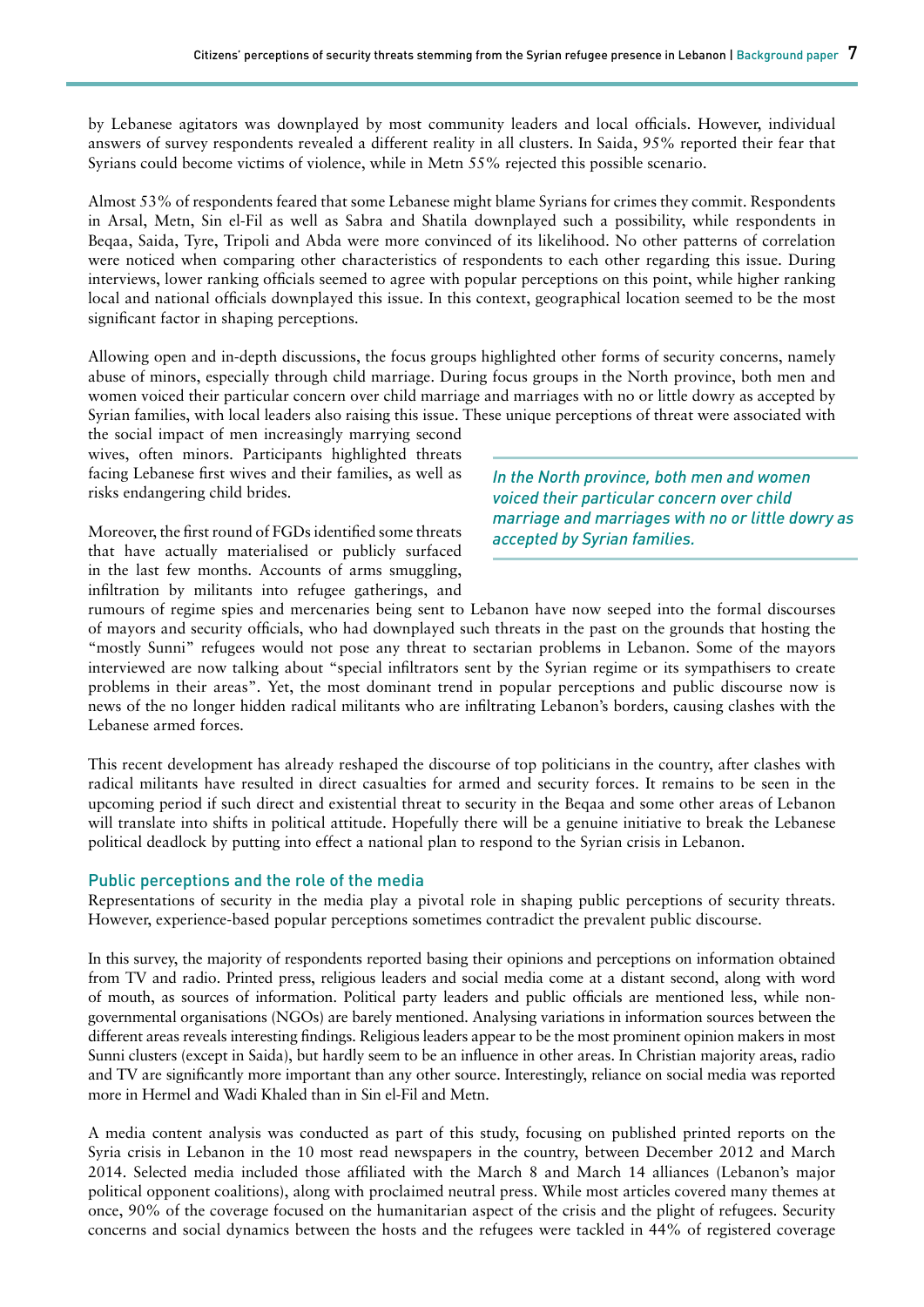(or 41% in pro-March 8 press and 29% in pro-March 14 press). While the March 14 press tended to focus on the humanitarian aspects of the Syrian crisis in Lebanon (94%) and its impact on the local economy and infrastructure (64%), March 8 coverage focused to a lesser extent on the economic impact and infrastructure (38%) and on the humanitarian aspect (60%).

The press focused mainly on security and social cohesion, and to a lesser extent on sectarian tensions resulting from the crisis. This was followed by stories and anecdotes of conflict among Syrians, and by accounts of the authorities' responses in terms of security arrests, etc. However, the press was found to overemphasise crime stories involving Syrians (mainly petty crime and prostitution). This did not conform with the focus groups' registered concerns over different types of crimes (organised crime and arms trafficking), which are increasingly indicated as major public concerns. In general, neither political nor media discourse seemed to match popular perceptions of primary fears.

Lay people interviewed and focus group participants insisted that their personal fears are similar to those of their fellow citizens in Lebanon, and they actually expressed almost similar attitudes and perceptions, with minor variations between areas. When they were not particularly concerned about an issue, such as the issue of sectarian balance, they expressed high levels of empathy with other Lebanese who might feel such threats. This popular tendency does not reflect the behaviour of politicians and opinion makers, who tend to overemphasise popular differences. They fear that the perception of threats is divisive and may in itself constitute a major cause for security concern, as some Lebanese may resort to self-security.

#### Pre-emptive measures implemented and their effectiveness

There has been no national plan to remedy the impact of the influx of Syrian refugees on social and economic, or national levels. While central authorities have reluctantly and occasionally intervened with decrees and announcements, local authorities have been carrying the weight of the problem.

Various responses, formal and informal, were noted by both officials and citizens. In the North province, people seemed more aware of local response measures – namely, small reception camps, where rent registration and restriction of movement are prominently used. Other measures have been applied across Lebanon, including ID checks and registration.

Other policing measures were mentioned in the interviews with security officials, such as surveillance cameras, patrols, appointing elders to monitor neighbourhoods and conducting regular visits to refugee sites. People often confuse public measures with independent pre-emptive actions. Mayors often refrain from talking about independent initiatives and may only admit to commissioning some citizens to report suspicious activities –

*Increased policing and patrolling have been observed in almost all municipalities of host communities, with some municipal officials recruiting new police officers and others organising volunteer patrols.*

although it is evident that some of these initiatives have taken place with their knowledge, if not their direct participation.

Increased policing and patrolling have been observed in almost all municipalities of host communities, with some municipal officials recruiting new police officers and others organising volunteer patrols. Reports of forced eviction of Syrian refugees were rare and registered mainly in Beqaa and Tripoli. Saida respondents referred

to other, unspecified measures. A mayor in Saida explained that no special measures were taken, aside from a special committee formed to manage refugee hosting and a high level of coordination among NGO initiatives. It would seem that municipal collaboration with civil society in some cases has reduced the need to take further action.

Some national officials and opinion makers have been appalled by illegal curfews and other restrictions being imposed only on Syrian refugees by municipal officials and community leaders, insisting that it violates both Lebanese law and human rights. Most mayors and local officials downplayed their own measures.

Most of the respondents (75%) doubted the effectiveness of the response measures taken. Only Sabra and Shatila as well as Tyre went against this trend – except for younger people, those with less secure jobs, unemployed people and irregular voters, who felt less safe despite the measures taken. On the other hand, only 38% of respondents felt the response measures were justified, with regular voters at 32%. However, the majority of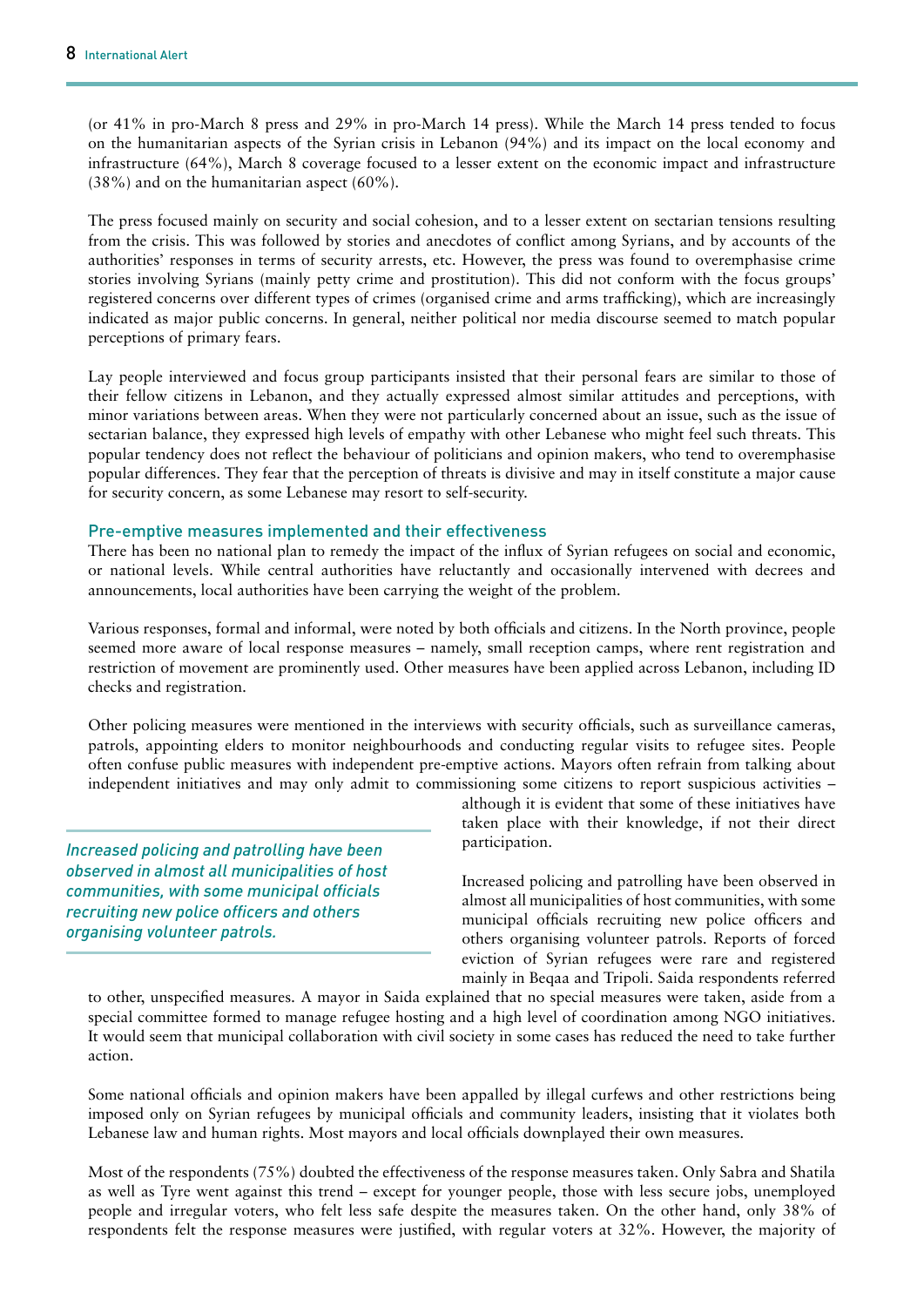respondents seemed hesitant about these measures and did not have a decisive opinion about them. The majority felt a moral ambiguity on the issue and did not know what to think. Respondents primarily justify policing measures towards Syrians on the basis that Syrians are equally responsible before the law as Lebanese citizens and should therefore always carry their ID cards.

The government has convened a special committee to coordinate the work of the various security functions, working directly with *Kaemmakams* (governors of *caza* appointed by the government), who are responsible for organising local tasks in each region and coordinating responses with the municipalities. Direct monitoring is closer to the ground, while governors are not heavily involved except at a strategic level. For the most part, however, municipalities seem to be the primary line of defence. Their responses are diversified, and most reported good levels of coordination with the Internal Security Forces (ISF) and the Lebanese Armed Forces (LAF), but also felt alone with their scarce resources.

Interviews do not tell much about the perceived effectiveness of measures taken by local authorities. Most of the mayors and local opinion makers indicated that their personal impression was that measures were effective. On another hand, no evidence-based system has been put in place to monitor the effectiveness of the national

response. Statistics on crime are not widely circulated, if available at all. Moreover, there is no strategic planning or designation of resources, as most of the measures implemented have been merely confined to policing and appear as nominal, even at the national level. Officials do not seem to follow up on the real involvement of detained people in crimes, and therefore cannot evaluate the effectiveness of the measures they have taken.

*Only about 22% of respondents felt that the political party they last voted for had a viable vision to deal with the crisis, while about 50% clearly stated the opposite.*

National authorities have not published any formal guidelines on how to deal with Syrian refugees or officially changed mandates for officials. The officials interviewed felt that their mandate in dealing with the Syrian crisis was moral rather than official, with few additional resources to hand. Nonetheless, most officials indicated a high level of satisfaction with coordination among the various responsible parties. Despite limited resources, everyone seemed convinced that other stakeholders are generally committed to their work and that channels of communication are open.

Returning to popular perceptions, interestingly only about 22% of respondents felt that the political party they last voted for had a viable vision to deal with the crisis, while about 50% clearly stated the opposite. Arsal ranked first in dissatisfaction with the political party they last voted for, at 70%, followed by Metn, Wadi Khaled and Majdal Anjar. Sabra and Shatila along with Hermel were next, at below 50%. This perception holds true across all possible correlations between all variables. Even dogmatic voters did not register high rates of satisfaction regarding their political party's response to the crisis (37%).

While it is important to remember that this is an indicative survey and not a poll, the perceived failure of the political process to create a strategic response is a general one. General disappointment is even more evident when it comes to the performance of individual politicians. The majority (88%) of respondents felt that no politician in Lebanon has seriously dealt with the Syrian refugee crisis. Focus groups and interviewed officials alike indicated that the lack of political will was a primary reason for their own responses to the crisis remaining limited and nominal.

#### The 'dilemma' of the camps solution

General trends in the focus groups, interviews and survey clearly indicate that refugee camps are considered the most popular solution (64%) to manage the refugee crisis in Lebanon. Respondents conveyed that the crisis would not have reached the magnitude it did had the option of establishing refugee camps been considered in the first place. However, some caveats to this were put forward, such as the country's inability to afford it and its dependence on the commitment of the international community. However, the majority of respondents felt that refugee camps could still be a viable option to mitigate the impact on infrastructure, the labour market and security.

When asked what were the most positive aspects of hosting refugees in camps, the least mentioned aspect was the positive impact on sectarian balance and infrastructure, while direct control of refugees was the most cited option, notably in Hermel, Majdal Anjar and Abda. Still, a significant proportion of the respondents (12%)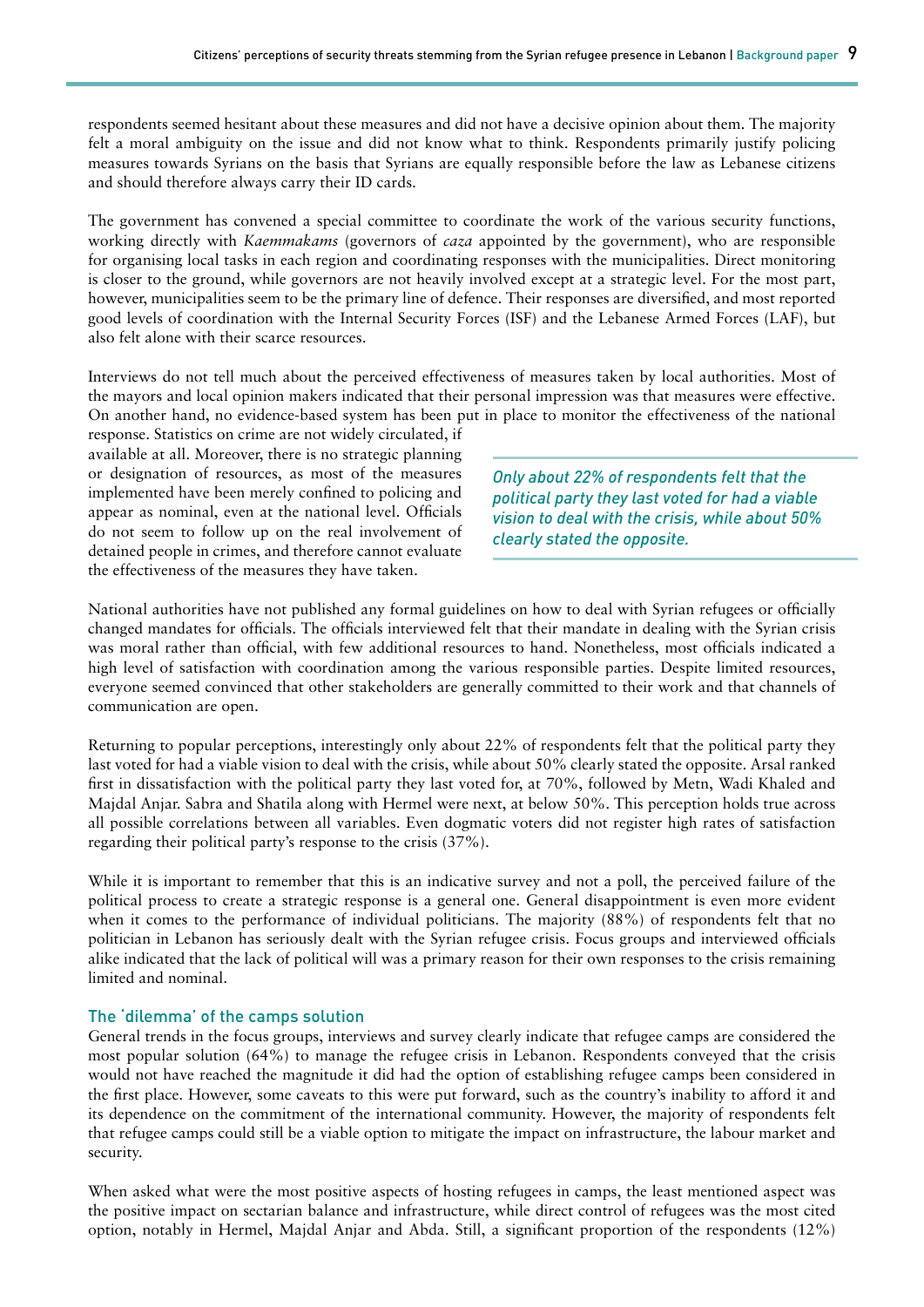believed that a camp solution had no positive aspect whatsoever. These responses were dominant in Saida and Tyre. Metn, and to a lesser extent Sin el-Fil and Wadi Khaled, tended to favour the idea of camps because it makes the Syrian refugee presence appear temporary.

Negative aspects of establishing refugee camps were also cited. The overriding concern was the fear of radicalisation among refugees (mostly cited in Abda, Tripoli, Saida and Zahlé). This was followed by concern over the threat to long-term sectarian balance in Lebanon (mostly cited in Metn and Sin el-Fil, and to a lesser extent Beqaa).

Moreover, many feared that a camp solution would deprive their areas of government and NGO attention, since aid would be solely channelled into external delivery mechanisms with no side benefits for the host communities (mostly cited in Arsal and Tripoli). A few responses indicated other fears, such as ghettoising the refugees, in turn potentially encouraging arms trafficking. A small minority thought that refugees would be better accommodated within Lebanese communities and that camps could lead to increased prejudice against Syrians.

Many people have idealised perceptions about how the Turkish and Jordanian governments accommodated refugees. While it is important to learn from positive experiences, it is also necessary to deconstruct these perceptions. Dialogue and exchange of ideas with officials and local authorities between the host countries might be useful to generate ideas and responses.

## **CONCLUSION**

The Syrian crisis has escalated in the last four years. Millions of peaceful inhabitants have left their homes and found refuge in neighbouring countries. Lebanon has harboured over a million of these refugees, representing almost a quarter of its original population. This development has put tremendous pressure on the country's infrastructure and services. Coupled with Lebanon's already weak economy and shortages in public services, the refugee crisis has made a bleak picture even bleaker.

It is under these circumstances that the perception of security threats stemming from the presence of Syrian refugees must be observed. This research highlighted that this perception varies across different factors. While most participants in the interviews and focus groups expressed sympathy towards the refugees and their hardships, they also highlighted the potential for refugees to cause an increase in crime and poverty. Other threats identified

*Lebanese authorities have been overwhelmed by the influx of refugees. In the absence of a clear national strategy, the international community, civil society and local players have stepped in to offer their support.*

during the research were the possible challenge that Syrian refugees might pose to the sectarian balance of the country in the future and the deteriorating quality of public services.

Lebanese authorities have been overwhelmed by the influx of refugees. In the absence of a clear national strategy, the international community, civil society and local players have stepped in to offer their support. At a security level, the burden has fallen mainly on the

municipalities and local authorities. Measures such as surveillance cameras, increased patrols, registrations and curfews, with varying and debatable successes, have been employed according to the focus group participants and interviews with a number of local officials.

There is no doubt that the perceived security threat related to Syrian refugees is at least partly founded on real cases and documented incidents. However, as this paper has sought to show, these perceptions are inconsistent. They differ based on regional, sectarian, social and economic elements. More importantly, the responses to these perceived threats have not been founded on solid evidence and have not been of the corresponding level.